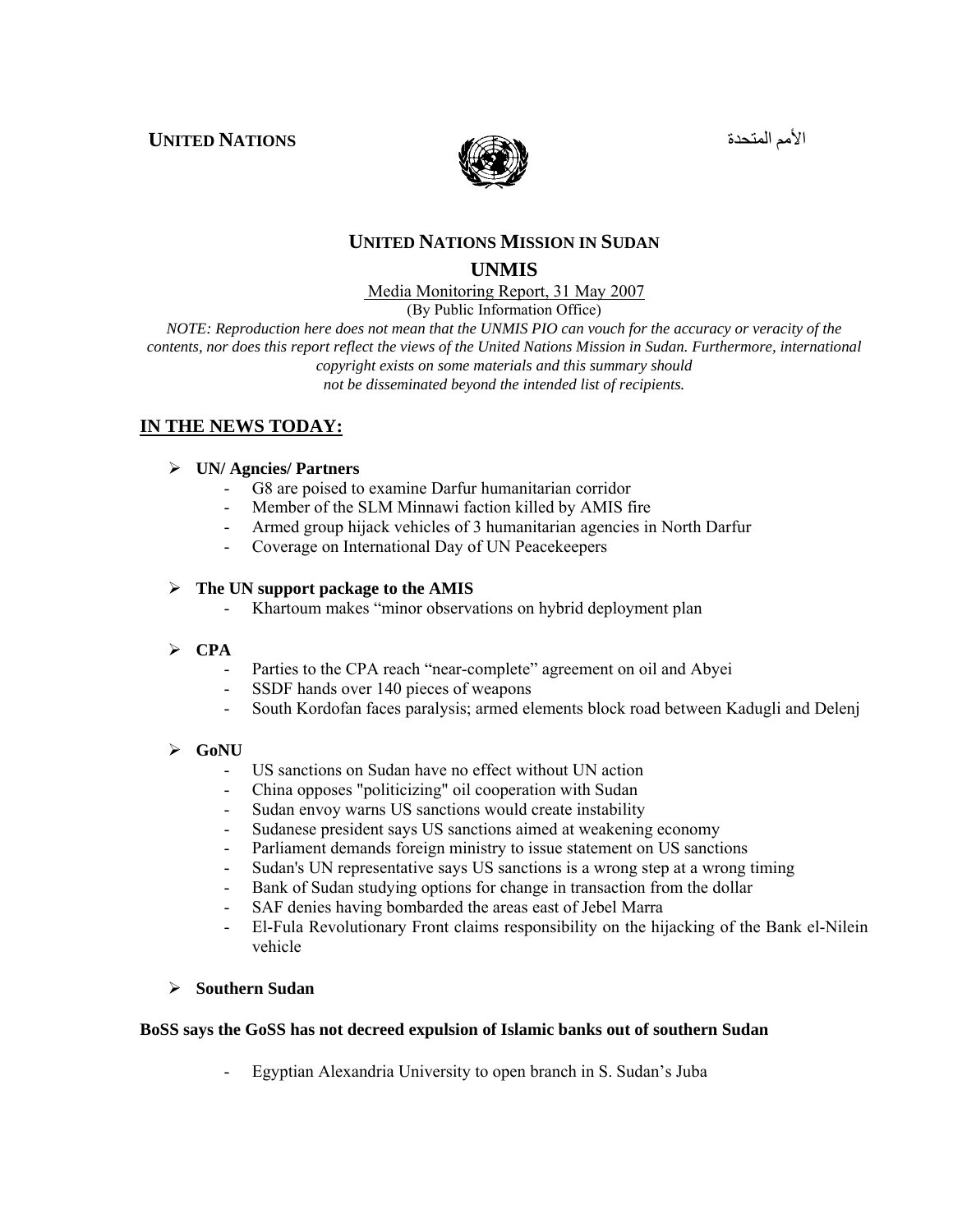#### ¾ **Darfur**

- Head of the Freewill faction threatens to withdraw from the Darfur Peace Agreement
- Sudanese government officials, rebels hold talks in western Darfur

# **Highlights**

# **UN/ Agencies/ Partners**

#### **G8 are poised to examine Darfur humanitarian corridor**

(*AFP via SudanTribune.com*) The Group of Eight most industrialized nations are prepared to consider a French proposal to create "humanitarian corridors" in Darfur, Foreign Minister Bernard Kouchner said on Wednesday.

"It's a risky attempt. Our friends here have accepted this risk and we will try to do likewise," Kouchner told journalists after a meeting with his G8 counterparts in Potsdam near Berlin.

He added that the G8 was also prepared to consider the idea of a "contact group" for Darfur.

Italian Foreign Minister Massimo D'Alema, who also attended the Potsdam meeting, said the G8 ministers were "largely in favour" of the French proposal.

Wednesday's meeting was aimed at preparing a summit of G8 leaders taking place in Heiligendamm in northern Germany on June 6-8.

The leaders of Britain, Canada, France, Germany, Italy, Japan, Russia and the United States will attend. [*Follow the link to the full text* [G8 are poised to examine Darfur humanitarian corridor](http://www.sudantribune.com/spip.php?article22133)].

#### **Member of the SLM Minnawi faction killed by AMIS fire**

(*AlRai AlAam*) SLM-Minnawi has expressed great anxiety over the death in Oum Zaiefa, 35 kilometers east of Nyala, of one of their soldiers from an AMIS bullet.

An official spokesperson of the movement said that a vehicle carrying SLA-Minnawi woldiers travelling from Nyala to Muhajiriya came across 3 AMIS Anti-Personnel Carriers and that one of the APCs just opened fire on the vehicle. The vehicle that was carrying 13 SLA soldiers was completely destroyed and its driver killed as a result of the gunfire. The other injured SLA soldiers were taken to the MSF hospital in Muhajiriya.

The spokesperson went on to say that key SLA figures rushed to Labado, held the APC and its driver hostage and contacted AMIS offices in Nyala "but the AMIS officials took their time to arrive in Labado."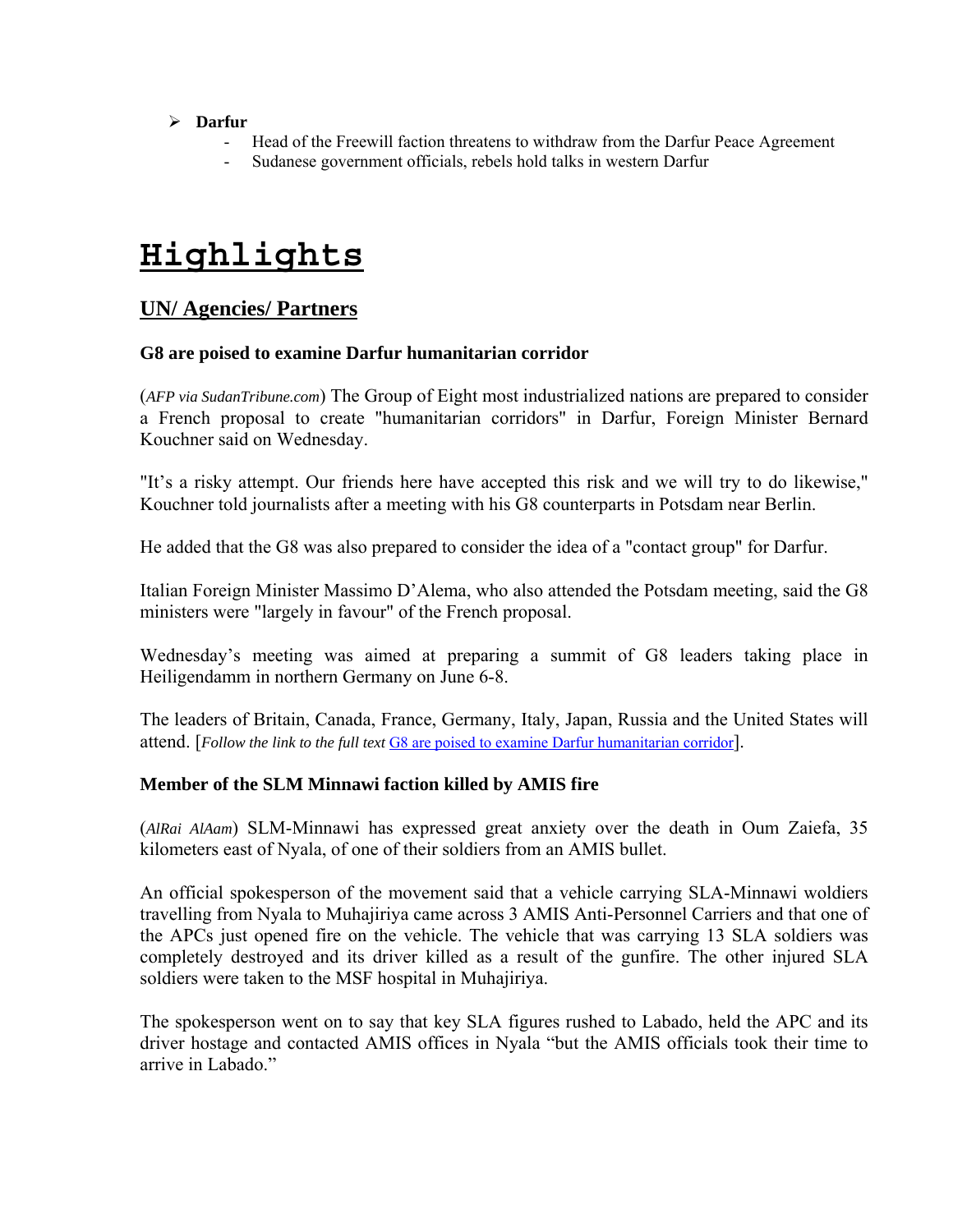The spokesperson went on to say that the military zone commander in Labado has informed them of an AMIS troop build-up near where the APC and its driver are held.

Contacts are underway between the two sides to defuse the situation.

#### **Armed group hijack vehicles of 3 humanitarian agencies in North Darfur**

(*AlSudani*) A group of masked armed men hijacked 3 vehicles of humanitarian agencies operating in Darfur and harrased 20 humanitarian workers who were meeting IDPs at Dobo locality in el-Fasher, informed sources report.

The vehicles were of the WFP, the UNMIS and the IOM.

### **Coverage on International Day of UN Peacekeepers**

AlAyaam *daily issues a half-page article in its Page 8 outlining the event. It also puts up two photographs taken during the event; one of the military parade and the other of the UN flag hoisted before the headquarters building.* 

# **The UN support package to the AMIS**

#### **Khartoum makes "minor observations on hybrid deployment plan**

(*AlSahafa*) Informed sources report that the Sudan government may accept the UN plan to deploy a hybrid force to Darfur with some amendments which may be discussed between the three sides as they meet in Addis Ababa in the first week of next month.

The sources explain that the committee tasked with studying the plan have come up with "positive results" following their study of the Security Council plan for a hybrid force for Darfur. The committee is expected to wind up preparation of its final report later today and table the same before the competent authorities at the beginning of next week.

# **CPA**

#### **Parties to the CPA reach "near-complete" agreement on oil and Abyei**

(*The local press*) The parties to the CPA have managed to iron out the differences over most of the outstanding issues between them that have put on hold the second meeting of their leadership offices.

At a press conference held jointly yesterday by National Congress Party's Nafei Ali Nafei and the SPLM's Pagan Amoum, the parties declared agreement has been reached on the issue of oil and that the agreement has had the nod of the oil commission.

Agreement was also reached that the two sides send a joint field delegation to Abyei to survey the border and establish an administration.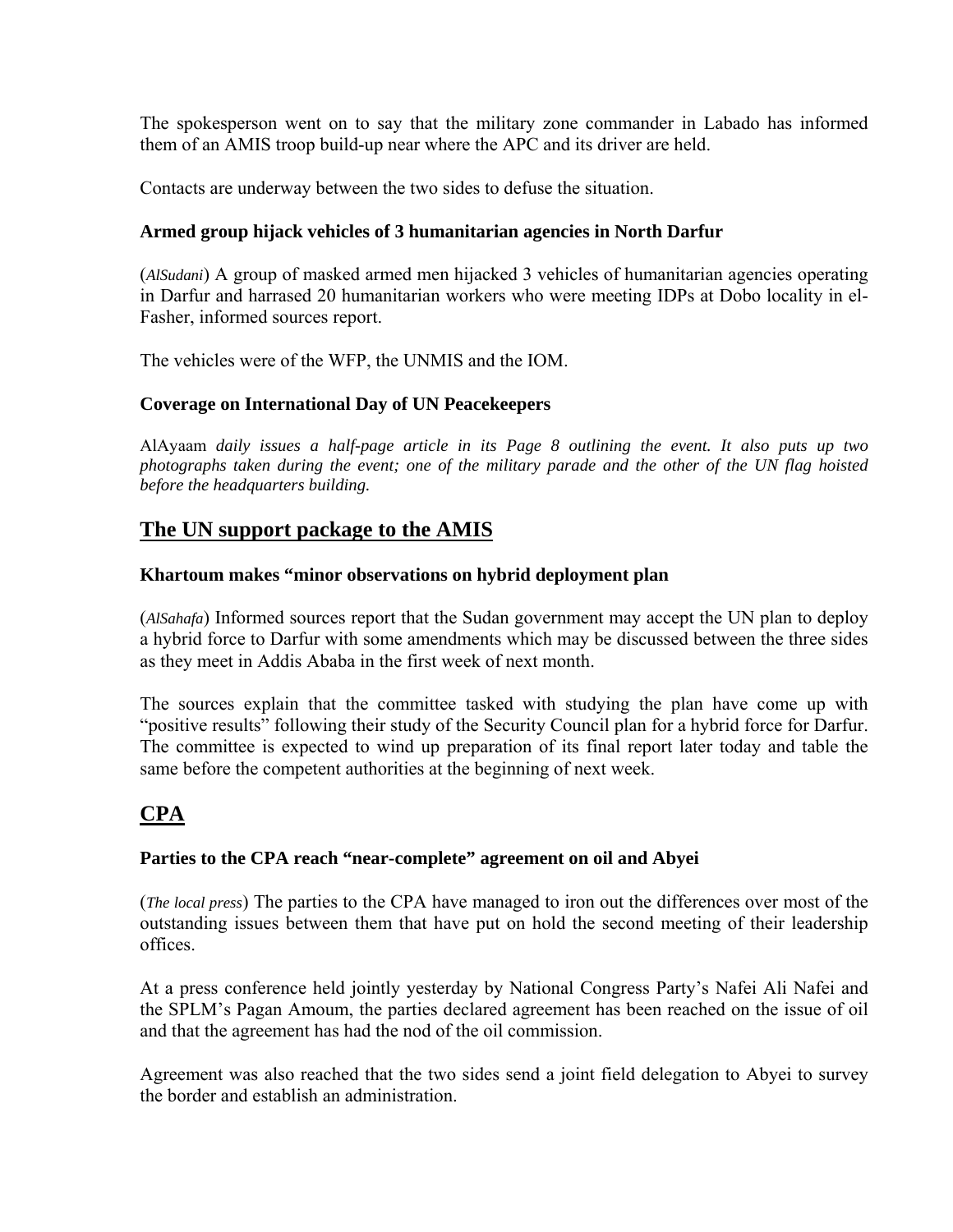By this latest agreement, the two sides have declared 95% of the outstanding issues resolved.

#### **SSDF hands over 140 pieces of weapons**

(*Khartoum Monitor*) A Spokesperson for the SSDF in Upper Nile demobilised.

SSDF Spokesperson Mohamed Chol al-Ahamer who officiated over a ceremony yesterday in Renk, Upper Nile, assured the people that the demobilised combatants are prepared to contribute to the reconstruction process will not go back to arms and warned anyone that anyone of them still in possession of firearms will have to bear the individual responsibility.

The ceremony saw the handing over of 140 pieces of weapon.

The commissioner welcomed the demobilised officers and the head of the DDR committee in the area pointed out that the disarmament in Renk marked the final phase of demobilisation of armed groups in southern Sudan.

#### **South Kordofan faces paralysis; armed elements block road between Kadugli and Delenj**

(*Alintibaha*) Tension is on the high in South Kordofan following tribal clashes between the Nuba and the Hawazma.

Nuba tribesmen, with the backing of some SPLA elements, completely blocked the Kadugli-Dilenj road after the elapse of an ultimatum they had issued to the state government requesting the complete expulsion of the Hawazma Arabs from the region following clashes last month that left some dead and injured from both sides.

Despite visits to the region by National Congress Party and SPLM figures, the state government has failed to defuse the tension.

# **GoNU**

#### **US sanctions on Sudan have no effect without UN action**

(*AFP via SudanTribune.com*) New US sanctions on Sudan are "too little, too late," according to activists and experts who argue that the victims of the Darfur bloodshed are being sacrificed on the altar of global diplomacy.

For sanctions to be truly hard-hitting the UN Security Council will have to act in concert against Sudan, commentators said. But China, Sudan's leading oil customer and a top arms supplier, has routinely stymied that route.

"These US sanctions on their own are insufficient to establish the necessary costs needed to hold the government of Sudan and the other actors accountable," said David Mozersky, Horn of Africa director at the International Crisis Group.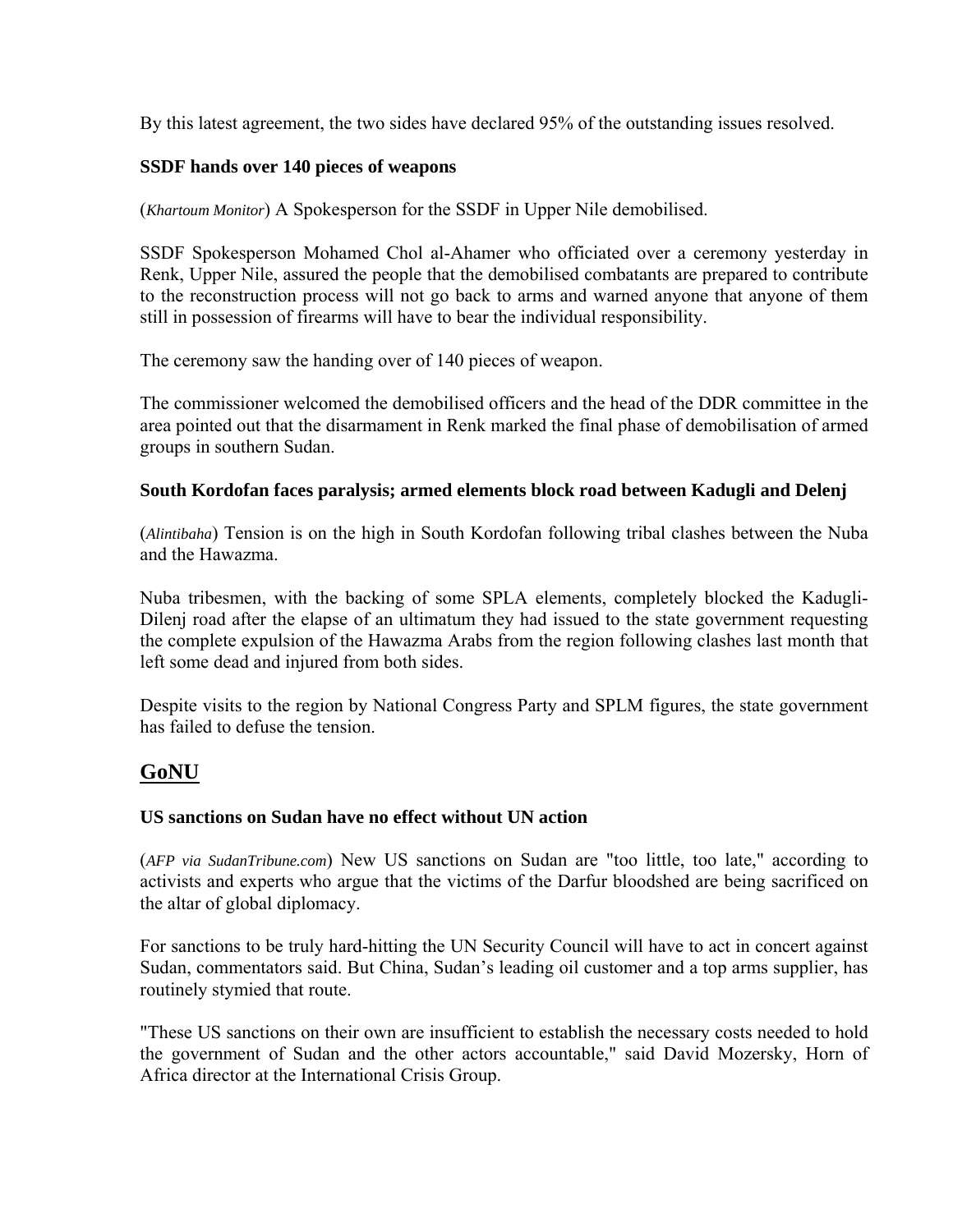According to Mozersky, the Sudanese regime has capitalized on global disquiet over US policy in Iraq and the Middle East to deflect criticism over what Washington calls the Darfur "genocide.".

UN chief Ban Ki-moon pleaded for more time to secure the deployment of a robust peacekeeping force in Darfur in conjunction with the African Union (AU).

But President George W. Bush signaled his patience with Sudan was wearing thin as he unveiled the tougher sanctions Tuesday, ramping up pressure on a country that remains on the US list of state sponsors of terrorism.

#### **China opposes "politicizing" oil cooperation with Sudan**

(*Xinhua via SudanTribune.com*) Liu Guijin, the Chinese Government's special representative on Darfur, said in Beijing on the 29th: Oil drilling in a country is a normal business activity. China opposes "politicizing" and playing up normal cooperation in the energy field.

In connection with outside criticism and questioning of oil cooperation between China and Sudan, Liu Guijin said at a briefing for Chinese and foreign media on the same day that oil cooperation between China and Sudan started in 1996 and over the last 10 years and more, the two sides have carried out transparent, mutually beneficial, and nonexclusive cooperation.

"China's oil cooperation helps Sudan develop its economy and fundamentally address the country's chaos caused by war and its unrest," said Liu Guijin. He said poverty and lack of development are the root cause of the Darfur issue. Addressing the issue of development will help resolve the Darfur issue once and for all.

According to Liu Guijin, China National Petroleum Corporation (CNPC) owns a certain percentage of stake in the Greater Nile Petroleum Operating Company (GNPOC), but corporations of other countries own even more of the company's stocks. He said it was strange that some media singled out the Chinese company for questioning, adding that "China's normal oil cooperation with Sudan has been politicized."

#### **Sudan envoy warns US sanctions would create instability**

(*AP via SudanTribune.com*) Sudan's ambassador to Washington said Wednesday that sanctions ordered by U.S. President George W. Bush threaten to unravel peace agreements and break his country apart.

Ambassador John Ukec Lueth Ukec said the sanctions would end up hurting ordinary people rather than government officials.

Bush ordered the sanctions Tuesday to pressure President Omar al-Bashir's government to stop aggravating the violence in Sudan's vast Darfur region on the Chad border. The sanctions target government-run companies involved in Sudan's oil industry, and three individuals, including a rebel leader suspected of being involved in the Darfur bloodshed.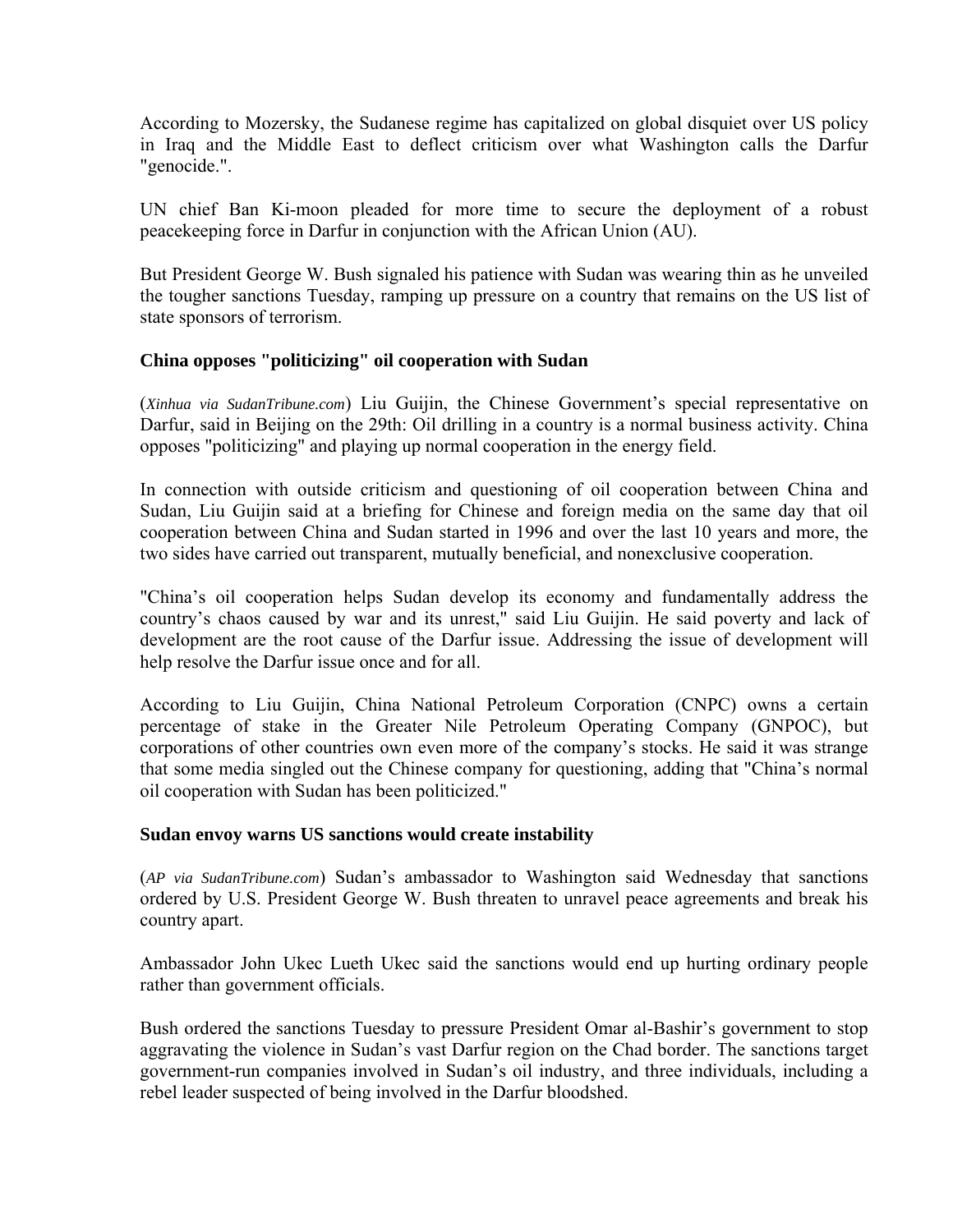Ukec said in a news conference that the sanctions would affect the supply and distribution of basic necessities and lead to more suffering.

"I don't think that the government officials - hundreds of them - will stop getting tea and sugar," he said. "It is just a death sentence to a large number of people."

He said that sanctions will hamper negotiations under way for peace in Darfur and other conflict regions in Sudan and could harm the stability of the country.

"Although the policy of the United States is to keep Sudan as one country, what it is doing is disintegrating Sudan," Ukec said.

#### **Sudanese president says US sanctions aimed at weakening economy**

(*Sudan Television via BBC Monitoring, 30 May*) The president of the republic has welcomed all attempts to cooperate with the USA to realizing their mutual interests. At the same time, presidential adviser and the chairman of the southern section of the [ruling] National Congress Party [NCP] [Riyek Kok] has condemned US policy which is isolating Sudan from the world. This came about in a meeting with a visiting US [investor's] delegation.

President of the republic and the chairman of NCP said the pressure exerted on Sudan by the USA and the imposing of tighter sanctions on Sudan was an attempt to cover up the war crimes committed by the USA in Iraq, Afghanistan and Palestine, reports *STV*.

In his meeting with a delegation of visiting American businessmen at his office at the NCP HQ, he said the sanctions were aimed at weakening the Sudanese economy and were not related to issues of human right and violations in Darfur, adding that the sanctions will have a negative impact on the Sudanese people. He said thousands of families depend on the companies that have been targeted.

He said the threatened companies were agricultural and sugar factories and had no link with Darfur or armed movements operating there.

Al-Bashir further said such sanction by the USA to be imposed on Sudan will worsen the security and humanitarian situation.

#### **Parliament demands foreign ministry to issue statement on US sanctions**

(*Sudan Vision; Khartoum Monitor et al*) The Speaker of the National Assembly has called on the Ministry of Foreign Affair to issue a statement on the recent unilateral sanctions imposed by the US on Sudan.

The Speaker pointed out that the sanctions come at an inopportune moment when the Sudan is in cooperation with the African Union and the UN on Darfur. he described the sanctions as a Zionist agenda.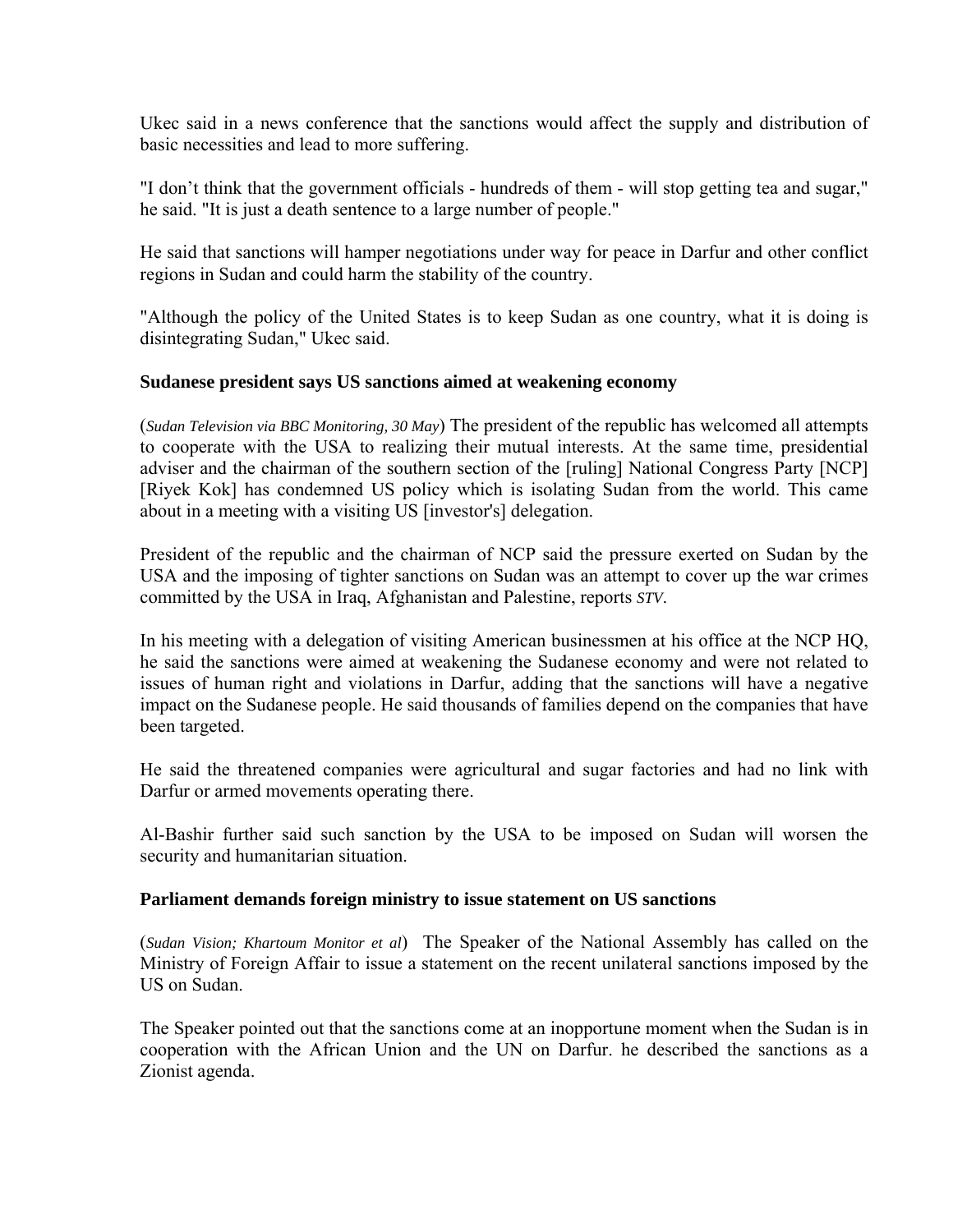#### **Sudan's UN representative says US sanctions is a wrong step at a wrong timing**

(*AlKhabar*) Sudan's Permanent Representative to the UN says there is widespread displeasure within the UN over the US sanctions on Sudan with many seeing it as a threat to the efforts for peace in Sudan.

The country's top diplomat to the international body described the US sanctions as a "wrong step at a wrong timing" and called on the Security Council to continue in its efforts for a peaceful settlement to the Darfur crisis.

#### **Bank of Sudan studying options for change in transaction from the dollar**

(*AlAyaam*) The deputy head of the central bank in Sudan says US unilateral sanctions are not new to Sudan and have only been resurrected as a way of adding psychological pressure on the Sudan government and cut down on the flow of foreign investment in Sudan.

He pointed out that all Sudanese companies have no financial or commercial transactions with the US. He said however that the strength of the economic momentum in the country will be able to absorb the impacts of these sanctions. He also pointed out that many Sudanese companies have turned east and the Sudan government is contemplating turning away from the dollar in favour of other currencies. "Fortunately, the rate of the dollar is on a steady decrease," he said.

#### **SAF denies having bombarded the areas east of Jebel Marra**

(*AlAyaam*) The Office of the Spokesperson for the SAF has rebuffed recent opposition SLM allegations that the army has bombarded Amaray, east of the Jebel Marra.

The Office of the Spokesperson pointed out that what is occurring is that there are skirmishes among the tribes in the area on the one hand and between the tribes and the rebel factions on the other.

#### **El-Fula Revolutionary Front claims responsibility on the hijacking of the Bank el-Nilein vehicle**

(*Alwan*) A group that goes by the name, "El-Ful Revolutionary Front" has claimed responsibility for the recent hijacking of a truck of the Babanousa Branch of Bank el-Nielein.

The vehicle was transferring money to the tune of about 2 billion Sudanese dinars when it was hijacked.

A statement issued by a youth committee of el-Fula blamed the central and regional governments for the incidence. The statement pointed out that the leader of the carjackers, a certain Saleh Ahmed Suleiman, had earlier split from the JEM to join the National Congress Party but was then ignored. The statement says this may have been the direct casue for that action.

# **Southern Sudan**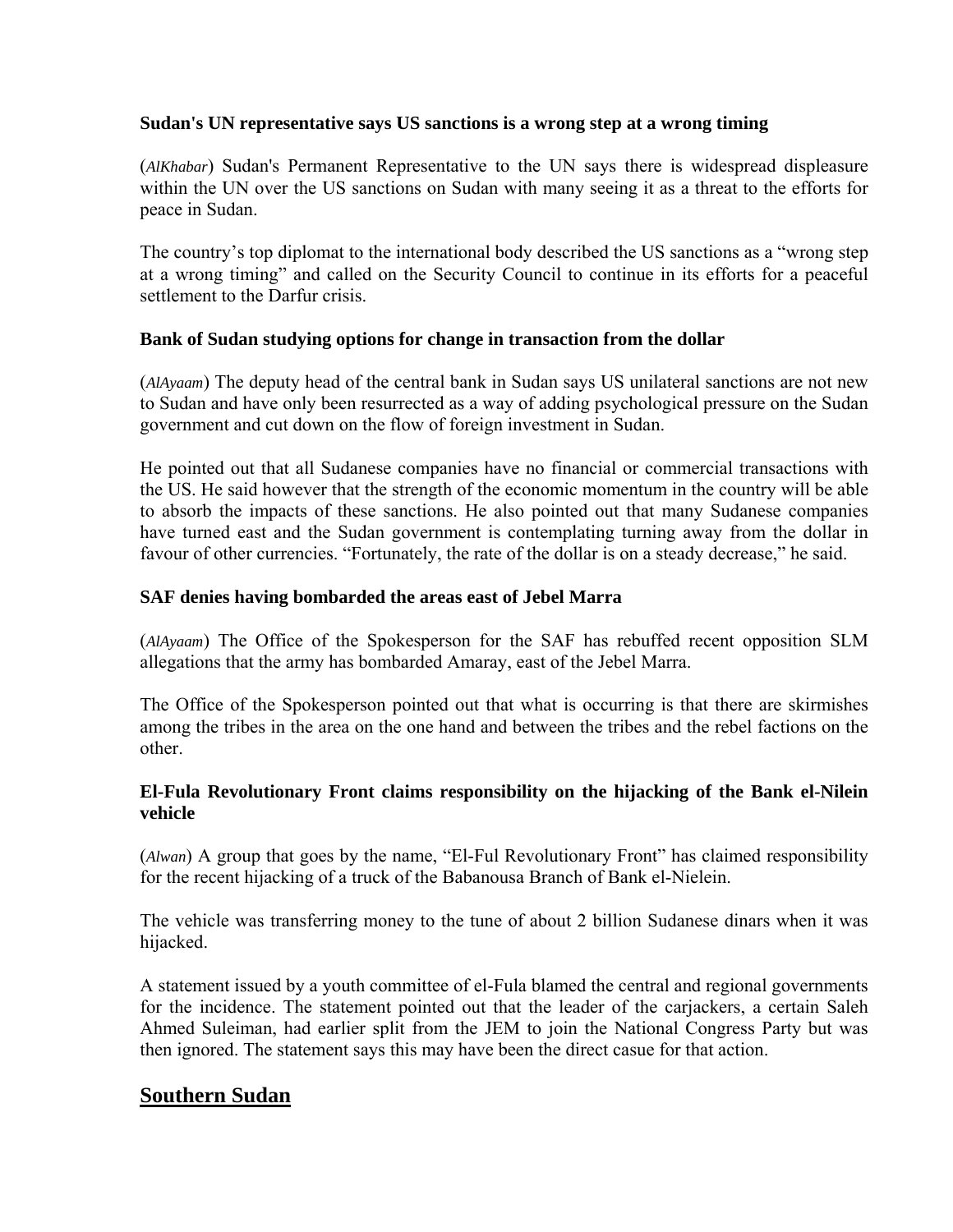#### **BoSS says the GoSS has not decreed expulsion of Islamic banks out of southern Sudan**

(*The Citizen*) The President of the Bank of Southern Sudan says Islamic banks still operate in southern Sudan because the GoSS' Council of Ministers has failed to decree their closure.

"The managements of the Islamic banks operating here informed the Central Bank of Sudan that their banks in southern Sudan will not switch to the conventional windows and are ready to leave the south but have not been asked to do so by the GoSS' Council of Ministers," Elijah Malok who is also Deputy Governor of the Central Bank of Sudan told *The Citizen* in Juba yesterday.

#### **Egyptian Alexandria University to open branch in S. Sudan's Juba**

(*SudanTribune.com*) The Egyptian University of Alexandria will open in the capital of southern Sudan starting from the next academic year, a lawmaker said here today.

The Chairman of Southern Sudan Legislative Assembly standing specialized committee of Education, Research, Science and Technology, Nartisio Lokuke, said Wednesday, in a press briefing in his office that, a branch of Egyptian Alexandria University would be launched while 300 southern Sudanese students would be admitted in Egyptian Universities during the coming academic year.

Loluke said Egyptian Alexandria University administration has accepted to establish in the coming academic year its branch in Juba.

He further said the admission is in line with national policy and identify capacity gaps in medicine, engineering, and technical education among others. [*Follow the link to the full text* [Egyptian](http://www.sudantribune.com/spip.php?article22138)  [Alexandria University to open branch in S. Sudan's Juba](http://www.sudantribune.com/spip.php?article22138)].

# **Darfur**

#### **Head of the Freewill faction threatens to withdraw from the Darfur Peace Agreement**

(*Alwan*) The head of the SLM-Freewill faction threatens that his faction would withdraw from the Darfur Peace Agreement should the National Congress Party continue what he described as its "wrong way of implementing the agreement".

At a press conference yesterday, AbdelRahman Musa who is also a state minister at the GoNU complains that the Minnawi faction dominates most of the institutions brought into being by the Darfur Peace Agreement. He pointed out that the TDRA in its current form will not be effective especially since it does not involve all the Darfur Peace Agreement signatory factions.

#### **Sudanese government officials, rebels hold talks in western Darfur**

(*AlKhartoum via BBC Monitoring, 30 May*) An informed source has disclosed to Khartoum that there was meeting between the government and security officials in western Darfur on one side and Darfur armed movements on the other in Mistry and Bayda localities.